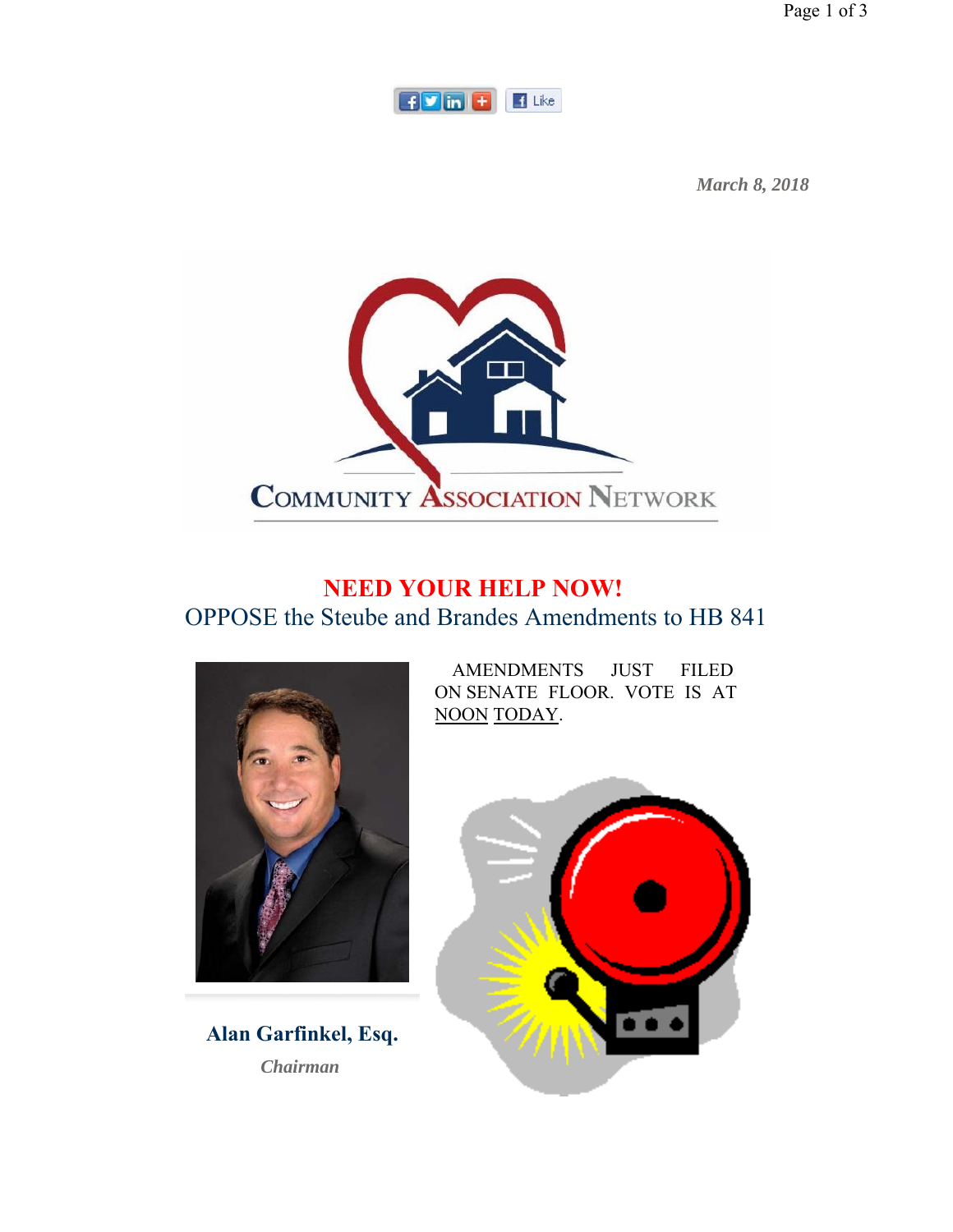*of the Board of Directors*

**agarfinkel@loveGWlaw.com**

Peer Review Rated For Ethical Standards & Legal Ability PREEMINENT Martindale-Hubbell®



## **OPPOSE the Steube and Brandes Amendments to HB 841.**

These Amendments un-do valuable homeowner protections by allowing commercial operators of vacation rentals to override the will of Florida's homeowners and adopted HOA deed restrictions.

Please vote NO on the Steube and Brandes Amendments to HB 841 and send this good bill to the Governor.

The Brandes and Steube Amendments were soundly defeated in the FL House last week. Please do not allow commercial operators of vacation rentals to overrule your homeowners and Associations by violating adopted deed restrictions.

Sorry for the 11th hour fire alarm, but the amendments just got filed and we need to kill them - again!

PLEASE CALL AND EMAIL YOUR STATE SENATORS NOW to **Oppose the Steube and Brandes Amendments to HB 841**.

Please see the senators voting today by clicking HERE. Let's ring their offices off the hook!!

Yours In Community,

**Alan Garfinkel Community Association Network** *Chairman of the Board of Directors*



**Super Lawyers** 

**RATED BY**